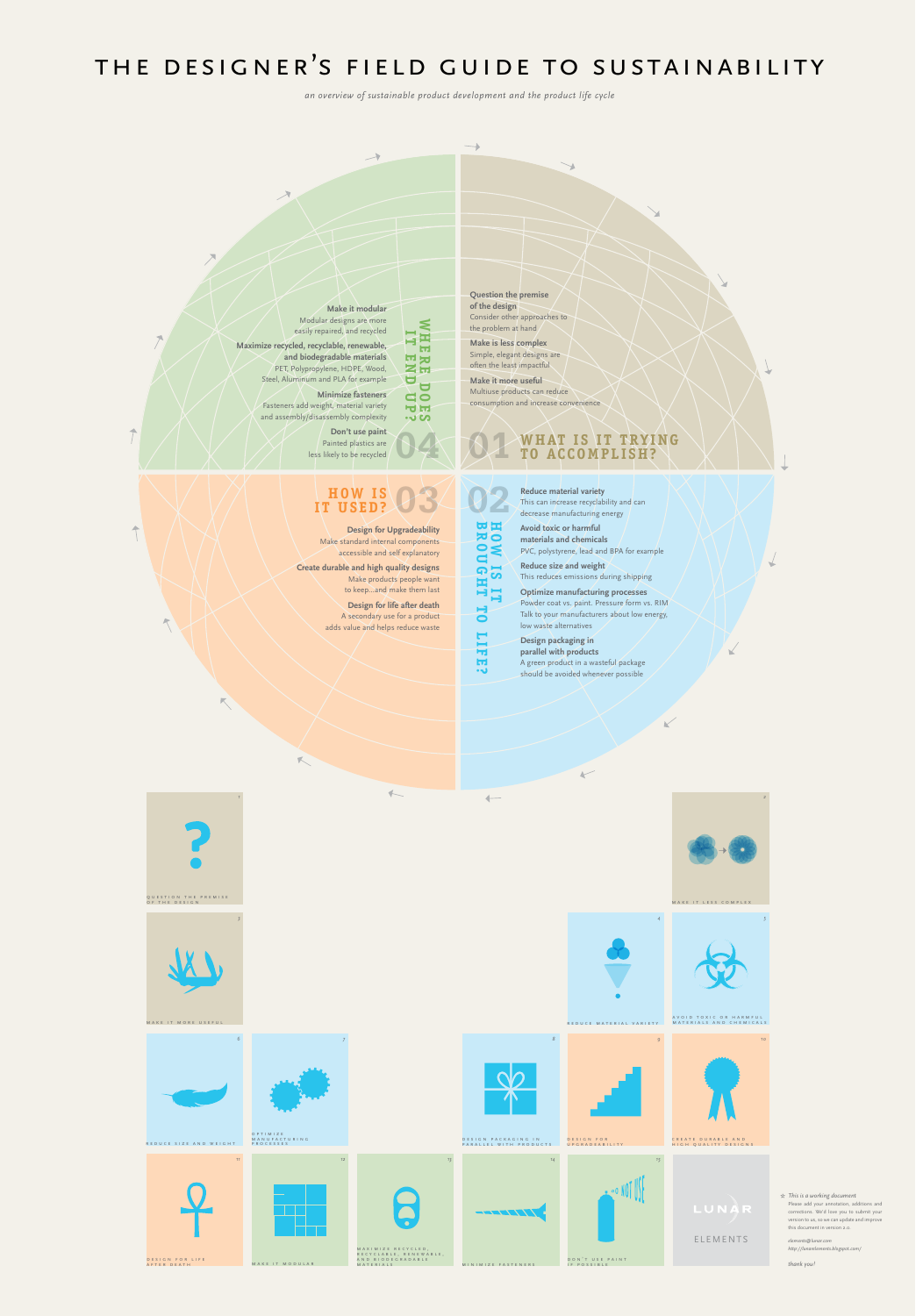## the designer's field guide to sustainability

➝

**WHERE DOES IT END UP?**

**WHERE DOESS** 

➝

**HOW IS IT USED? 03 02**

➝

➝

➝

➝

➝

 $\uparrow$ 

 $\bar{\mathcal{L}}$ 

➝

➝

**04**

**BROUGHT TO LIFE? HOW IS IT** 

 $\overline{ }$ 

**WHAT IS IT TRYING TO ACCOMPLISH? 01**

➝

➝

➝

 $\sqrt{}$ 

➝

➝

 $\sqrt{2}$ 

➝

➝

*an overview of sustainable product development and the product life cycle*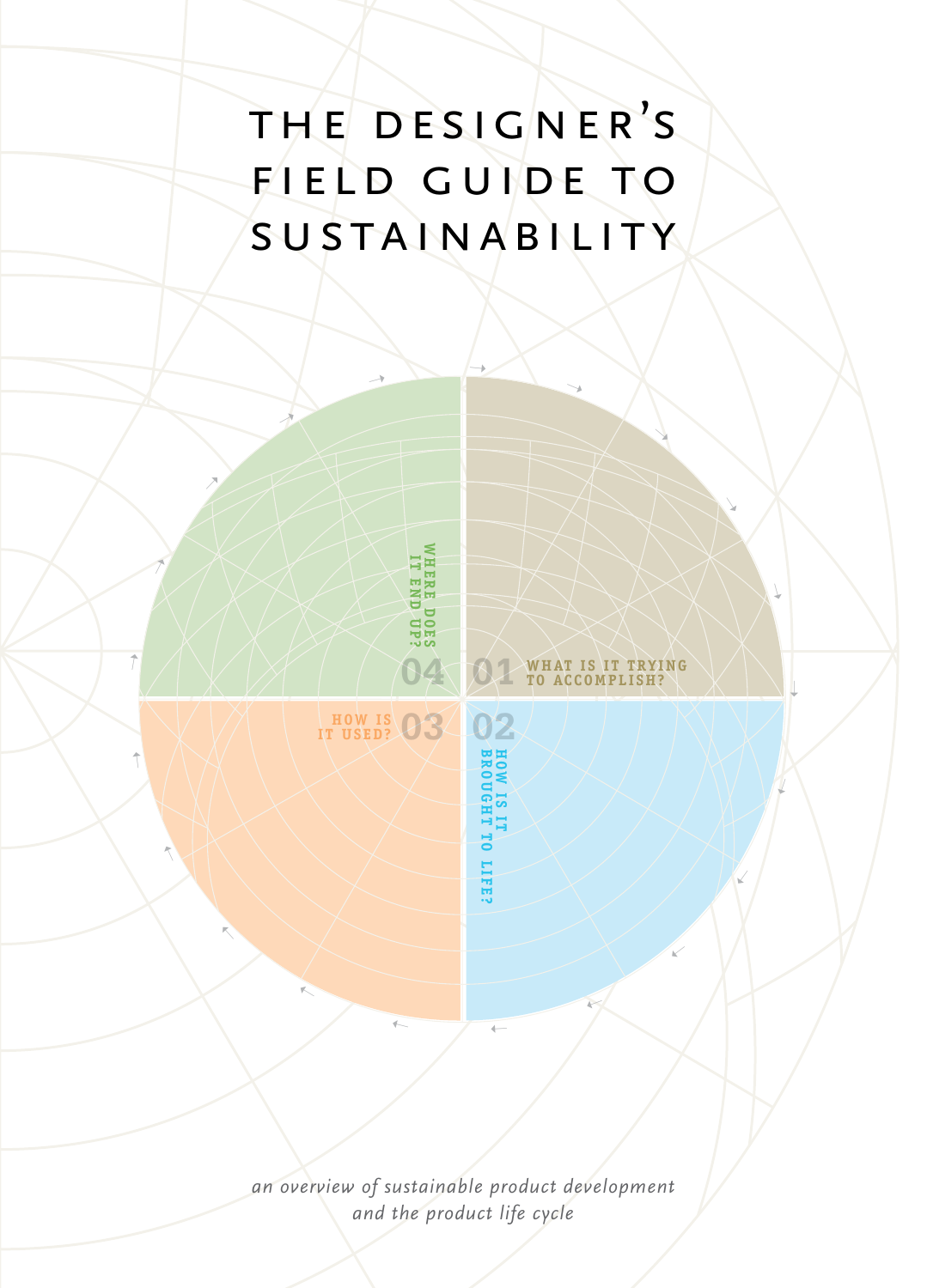### **HOW IS IT BROUGHT TO LIFE?**



### QUESTION THE PREMISE OF THE DESIGN.

*Consider other approaches to the problem at hand. Is the form factor that you had in mind really the best way of accomplishing the task? Is any form factor the best way of accomplishing the task? Maybe a service fits the mold better? Perhaps the answer lies within an existing product?* 



**Example:** Instead of designing a special arm band to carry a runner's keys during a workout, design a running sock with a key pocket. People are going to buy socks anyway. Got a better example? Go to LUNAR's sustainability blog at *http://lunarelements.blogspot.com/* and post it for the world to see.

**Watch out:** Be sure to always consider a client's economic performance goals when applying this method. Even though a behavioral change could solve the problem at hand (like putting a key under the mat, in this example) the client would be left without a product. Suggesting that they move to a sock instead of an armband may still meet their financial objectives.



**04**

### REDUCE MATERIAL VARIETY.

*Designing as many aspects of the product as you can from the same material makes recycling the product at its end of life easier, more efficient, and more profitable.* 

**Example:** At its Chupai, Taiwan plant, Philips Electronics designed the Typhoon, a high-end color monitor, using green product design techniques. As a result, the monitor requires 35 percent less time to manufacture than a conventional monitor due to a 42 percent reduction of material and components.

**Watch out:** Be sure to not use harmful materials in the name of reducing material variety. Non-recyclable, non-renewable and toxic materials should generally be avoided when possible. Deciding early on to use recycled, recyclable, renewable and biodegradable materials for major components of the design will help reduce material variety without negative side effects.

### MAKE IT LESS COMPLEX.

*Simple, elegant designs can reduce material, weight, and manufacturing processes. Simple designs usually also mean less material variety and can help make a product more recyclable.*



**Example:** Benjamin stools from IKEA are a simple and elegant design. They are made of a single material, with a utilitarian but elegant form factor. This makes them lightweight and incredibly portable. They can be used as a sitting stool, a stepping stool, a coffee table, etc.

**Watch out:** Keeping designs simple can sometimes lead to overlooking an opportunity to increase the usefulness of a product without increasing its ecological impact (see below).



### AVOID TOXIC OR HARMEUL MATERIALS AND CHEMICALS.

*Materials like PVC, neoprene or polystyrene, and toxic chemicals and additives like bisphenol A and formaldehyde should be avoided when possible. Many of these materials have suitable non-toxic counterparts, like copolyesters or bioplastics, and additives can be eliminated by choosing materials wisely.*

**Example:** Nalgene water bottles have recently switched one of their material selection (a polycarbonate that contained bisphenol A) to a copolymer with almost identical properties but without the associated health risks.

**Watch out:** Make sure to consider the energy input for the entire production cycle of the alternative material chosen and the likely disposal method for the product. If proper disposal or recycling can be guaranteed, less friendly materials may be a safe, best performing, lowest energy material choice for the job.

### **03**

### MAKE IT MORE USEFUL.

*At first glance, this may seem to contradict point number 2, but there is a big difference between usefulness and complexity. Taking advantage of a natural or logical extra use for a product will not only make the product more desirable and interesting, it will also help reduce the number of products headed for landfills. Multiuse products can reduce consumption and increase convenience.*

**Example:** The shape of the flat-head screwdriver on many pocket knives has been cleverly designed to also function as a bottle opener. The usefulness of the device has increased with no added material or complexity.

**Watch out:** Be careful not to let added usefulness detract from the functionality of the product. Poor functionality can lead a consumer to abandon the product altogether for a better functioning model.



### REDUCE SIZE AND WEIGHT.

*Lightweight products can reduce carbon emissions and cost by making the shipping process more efficient. Weight can often be saved by focusing on choosing lightweight materials, simplifying designs, and eliminating unnecessary fasteners and components.*

**Example:** The HP Pavilion Slimline PC is 1/3 the size and half the weight of a traditional tower PC. Using weight/space-saving design approaches, HP and LUNAR were able to create a design that delivers all the processing power and features of a regular PC with less impact on the planet.

**Watch out:** Don't sacrifice durability in the name of weight savings. Less durable products need to be replaced more often and shipping a lightweight item twice can cause more harm than shipping a heavier one once.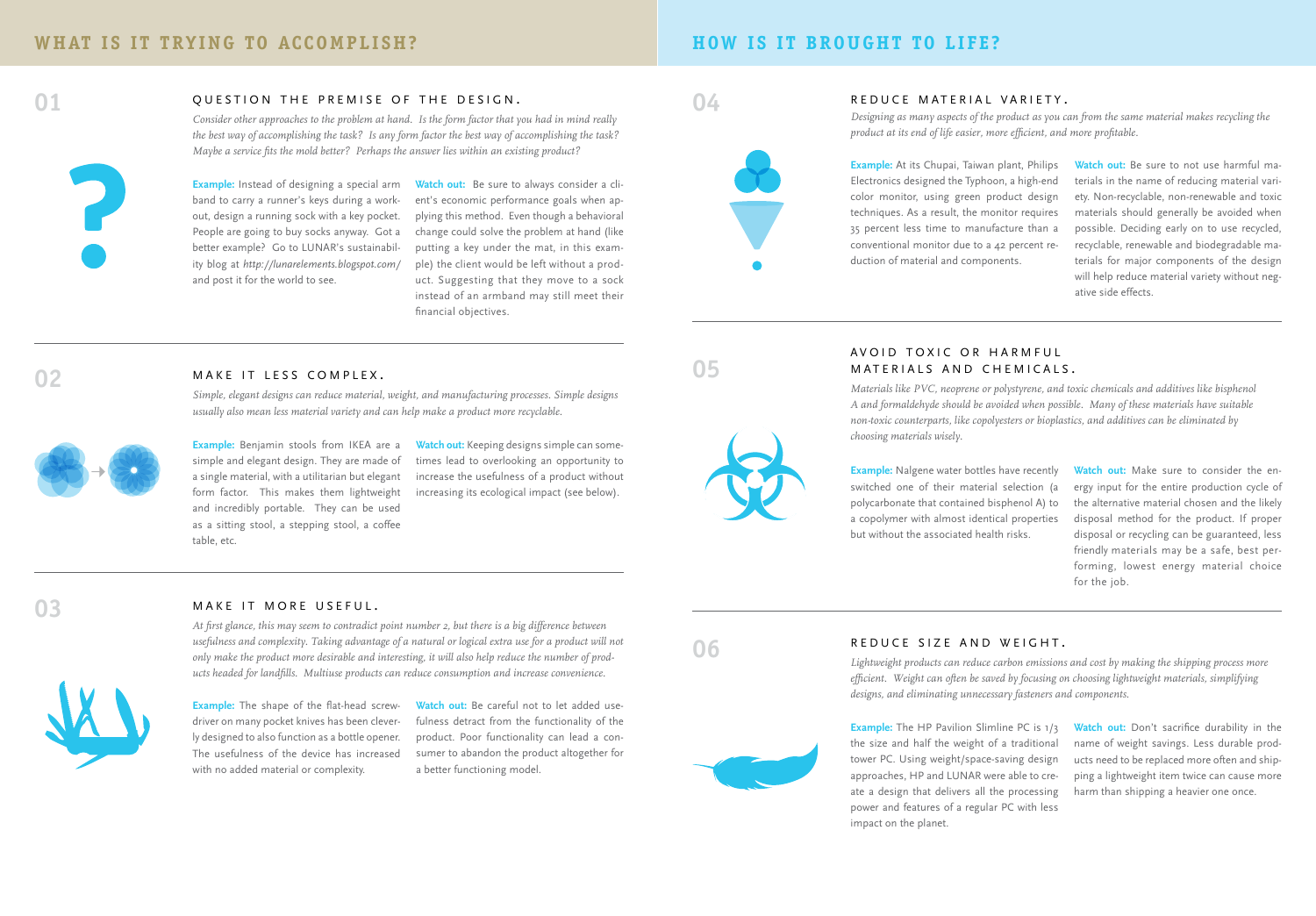### OPTIMIZE MANUFACTURING PROCESSES.

*Determine which manufacturing processes make the most sense for your product. For lower volumes or less complex parts, consider vacuum forming instead of injection molding. For some complex metal geometries consider casting instead of machining.*

DESIGN PACKAGING IN PARALLEL WITH PRODUCTS. *If a product is designed with a stylish and sustainable packaging scheme in mind, a client might absorb that idea. Lightweight packaging that uses sustainable (recycled, recyclable, or biodegrad-*

*able) materials can reduce carbon emissions and raw materials waste alike.*



**Example:** When a metal must be coated, consider powder coating instead of painting. The powder coating process allows for excess powder to be collected and reused in the coating process, as opposed to paint overspray, which cannot be recovered.

**Watch out:** Manufacturing processes are complex systems and often energy or materials waste can be hidden within these systems. Talk with your manufacturer to make sure you understand the entire process and consult indexes like the OKALA 07 impact factors table to make sure that all aspects of the process are considered.

## **09**

**HOW IS IT USED?**

### **Example:** The HP MediaSmart Server was designed with simple upgradeability at its core. Purchasable with varying starting amounts of storage, its capabilities can be upgraded by simply adding a drive when the time is right: a process that HP and LUNAR made sure was a simple task for all.

*can save materials and money.*

DESIGN FOR UPGRADEABILITY.

**Watch out:** Products that are designed to be upgradeable without being designed to be durable may break before they are ready for an upgrade. This could result in adding undue complexity to a design that won't be upgraded after all.

**10**

**11**

### CREATE DURABLE AND HIGH QUALITY DESIGNS.

*People want high quality products that will look and function beautifully long after the competing product has died, and they're willing to pay a little more for that type of design. Designed properly, products can transcend the "throw away" culture that dominates electronics today.*

*In the electronics industry, the technology in a product can become obsolete long before the design. Designing products that can be upgraded to keep up with rapidly changing technical performance* 

**Example:** Craftsman hand tools have established a well earned reputation for being built to last. While some brands of less expensive tools are cast with shoddy processes causing them to fail, Craftsman has built their brand on selling high quality, durable tools, and backing them up with a no questions asked lifetime warranty.

**Watch out:** Not all products should last forever. Inherently limited use or single use products, like medical disposables, food packaging, toothbrushes (the heads, at least) should be designed to be the opposite of durable. Design temporary items to be absorbed back into the technical nutrients chain by making them fully recyclable, or back into the earth by making them biodegradable or compostable.

**Example:** P&G's focus on packaging in the last 15 years has produced staggering results. According to bsr.org, "The company has used computer models to develop products that are more concentrated and require less packaging, such as bottles that are stronger yet lighter in weight, packages that do not require outer cartons, and the use of stronger lighter materials in place of heavier ones." The results of this packaging design blitz are that "overall packaging per case has been reduced by 27% and waste, air and water emissions have been reduced by 37%" since 1990.

**Watch out:** Always keep in mind that unnecessary packaging complexity, while sometimes creative, is unnecessary. Remember that all of the tips in this guide pertain to packaging design as well.

### DESIGN FOR LIFE AFTER DEATH.

*Most products don't last forever. Products designed to have secondary usages after their primary function has lapsed can add value to the product, and may fill a need that would be filled by another purchased product instead.*

**Example:** Adding graduated lines to the side of a salad dressing bottle makes it useful as a measuring device after its initial use.

Watch out: Trying to work unnecessary second uses into a design can often increase the complexity. Design a product's second life such that it requires no extra parts or complexity that wouldn't be needed in the original design.

**08**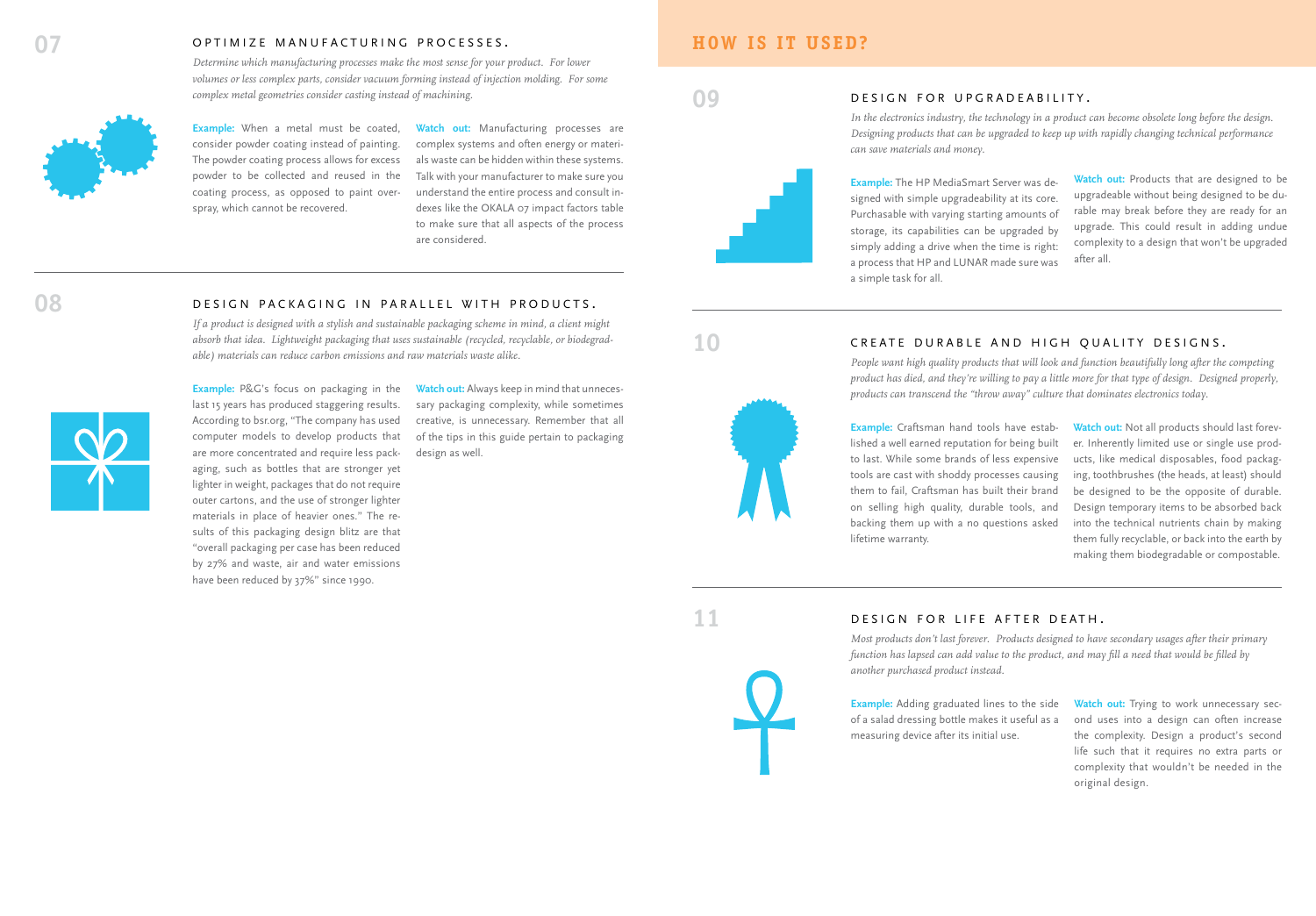### M I N I M I Z E F A S T E N E R S.

*Minimizing fasteners can make large portions of the product more easily recyclable at the end of life since removing snap-on parts can be done completely and quickly without the use of tools. This also eliminates multiple fasteners from the product BOM and reduces the amount of assembly time necessary to get products out the door, which reduces cost on two fronts.*

1777771

**Example:** Dell computer bezels are assem bled with snaps that are had for "free" by in tegrating them into the design of the part that is already being injection molded. This also allows them to be more easily accessed for maintenance and more easily separated for recycling at the end of their lives.

**Watch out:** Sometimes a single fastener can avoid large amounts of part complexity and material variety. Also, if the fastener is made of the same material as the parts it is join ing, the entire assembly may be able to be recycled without disassembly.

**15**

### DON'T USE PAINT.

*Painting a material generally makes it harder to recycle at the product's end of life because the paint cannot be easily separated from the material. As a result, many painted products are either not recycled or are irresponsibly melted down to burn off the paint, creating toxic fumes and lower quality recycled material. Design products to take advantage of the natural beauty of materials .*

**Example:** The HP Photosmart 7850 printer has plastic parts made almost entirely out of highly recyclable, non-painted plastics. In addition to making the plastic components more easily recyclable, having mold-in color means they can be scratched or worn without degrading their appearance. This choice also saves HP the costs associated with adding a painting stage in the manufacturing process.

**Watch out:** Eliminating paint on appear ance parts could result in lower yields in the molding process. Discuss this with the part manufacturer to determine acceptable yield rates. Also verify that unusable parts will be reground and reused to make good parts.

MAKE IT MODULAR.

**12**

**13**

**Example:** An example of this principle is the Aeron Chair by Herman Miller. One of the design considerations for the Aeron was to make it "…sparing of natural resources, du rable and repairable, designed for disassem bly and recycling." As a result, Aeron chairs are not sent back to retailers for repair. Instead, if the chair breaks, replacement parts are ordered and the chairs are easily repaired on site.

**Watch out:** Making designs overly compli cated in order to make them modular can do more harm than good. Adding extra fasten ers, brackets, and materials opposes tips 3 and 4. Try to design for modularity that can be had for "free" using creative features on in jection molded parts or pieces of sheet metal that can accomplish multiple tasks.

## U S E RECYCLED, RECYCLABLE, RENEWABLE,<br>AND BIODEGRADABLE MATERIALS.

*This one's obvious, but should always be kept in mind. Design with recycled or easily recyclable plastics (HDPE, PP, PS, PVC), biodegradable plastics (PLA, PHB, polyamide, bio-derived pol y ethylene), paper, cardboard, wood, stainless steel, aluminum, etc.*

*Modular designs are not only more easily recycled at the end of their life but also more easily repaired, and therefore last longer. Modular designs can also be more efficiently manufactured and* 

*shipped, reducing energy consumption at the beginning of the product's life.*

**Example:** San Francisco based Green Toys makes children's toys entirely out of recycled milk jugs from local recycling facilities. All of the Green Toys products are both recycled and recyclable.

Watch out: Sourcing sustainable materials from distant locations can sometimes prove more harmful than beneficial. Biodegradable plastics produced in Australia, molded in Chi na, and then shipped to the US can be more detrimental than standard plastics produced and manufactured closer to the product's point of sale.